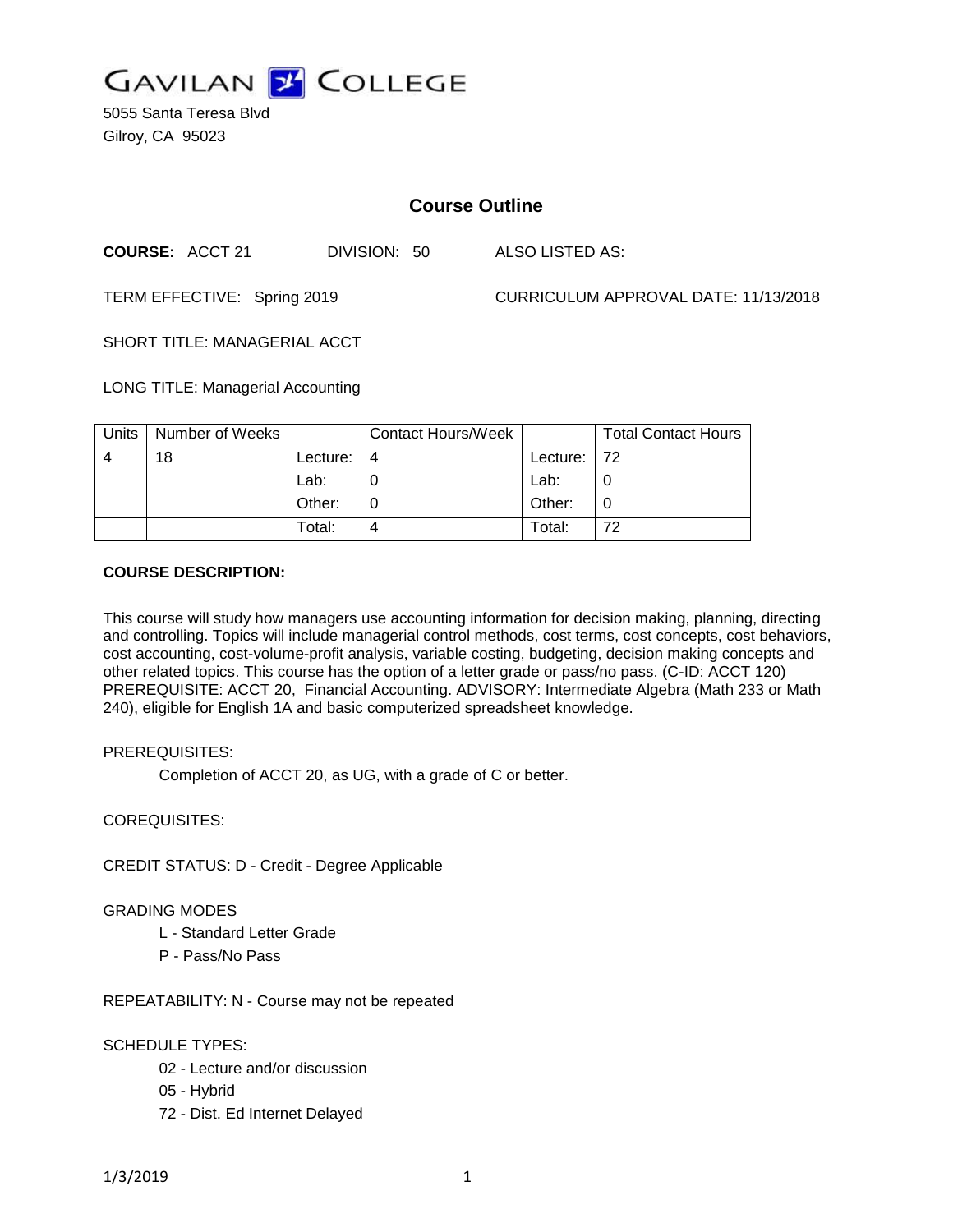## **STUDENT LEARNING OUTCOMES:**

1. Recognize, define, explain and demonstrate the methods and theories used in Managerial Accounting as it relates to the traditional and absorption Costing, Activity Based Costing(ABBC), and variable costing of Products and Services.

Measure of assessment: Homework, Class Discussions, Quizzes, Projects, Written Exams

Year assessed, or planned year of assessment: 2019 Semester: Spring

2. Recognize, define, explain and demonstrate the methods and theories used in Managerial Accounting to predict and manage costs using variable costing and behavioral costing.

Measure of assessment: Homework, Class Discussions, Quizzes, Projects, Written Exams

Year assessed, or planned year of assessment: 2019 Semester: Spring

3. Recognize, define, explain and demonstrate the methods and theories used in Managerial Accounting for short and long term budgeting used to control and manage an organization.

Measure of assessment: Homework, Class Discussions, Quizzes, Projects, Written Exams

Year assessed, or planned year of assessment: 2019 Semester: Spring

4. Recognize, define, explain, and demonstrate the methods and theories used to make management decisions using relevant information, including cost volume profit analysis (CVP), segment reporting activity, budgeting, and capital investment analysis.

Measure of assessment: Homework, Class Discussions, Quizzes, Projects, Written Exams

Year assessed, or planned year of assessment: 2019

Semester: Spring

5. Identify the ethical implications inherent in managerial accounting and reporting and be able to apply strategies for addressing them.

Measure of assessment: Homework, Class Discussions, Quizzes, Projects, Written Exams Year assessed, or planned year of assessment: 2019

### **CONTENT, STUDENT PERFORMANCE OBJECTIVES, OUT-OF-CLASS ASSIGNMENTS**

Curriculum Approval Date: 11/13/2018

4 Hours

Explain and define Why Managerial Accounting exists, who the users of Managerial Accounting are, and How Managerial Accounting works in theory, including ethical issues inherent to managerial accounting and various codes and standards related to these ethical issues.

Homework assigned on these topics.

6 Hours

Recognize, Define, Explain, and Demonstrate the terms, rules, and methods used in Managerial Accounting for Full(or Absorption)(or Traditional) Costing of Products and services including product costs, direct materials, direct labor, manufacturing overhead, period costs, selling costs, and admin costs. Homework assigned on these topics.

Quiz on the 2 Topics Above

7 hours

Recognize, Define, Explain, and Demonstrate the terms, rules, and methods used in Managerial Accounting for Traditional Job Order and Process Costing including various stages of production, raw materials, workin-process, finished goods, manufacturing overhead application, and equivalent unties of production. Homework assigned on these topics. Quiz on these Topics.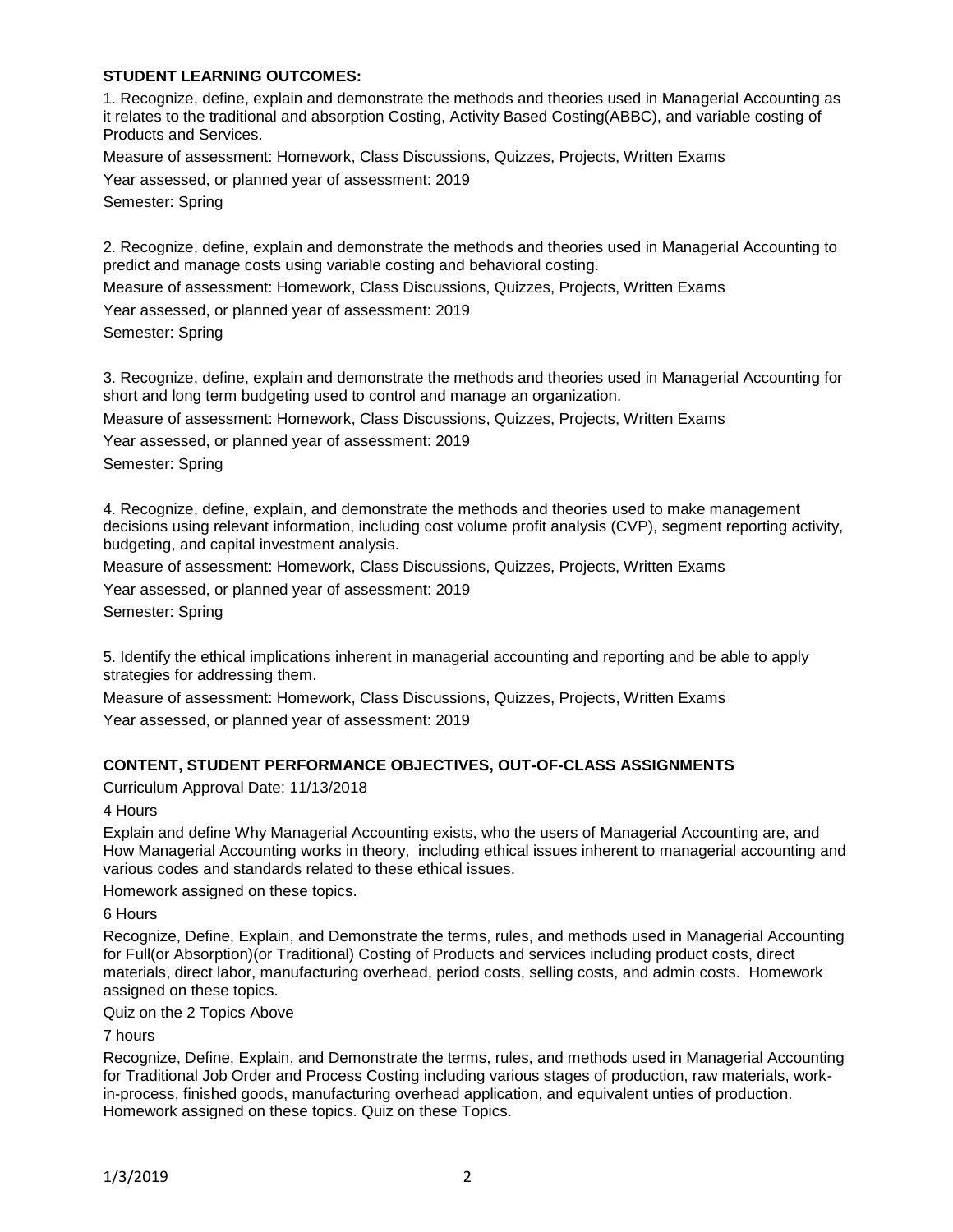# 5 Hours

Recognize, Define, Explain, and demonstrate the terms, rules, and methods used in Managerial Accounting for Activity Based Costing including multiple cost pools, multiple activity rates, cost drivers, ABC benefits and obstacles.

Homework and Quiz on these topics.

5 Hours

Project and Midterm Exam on All Topics Above includes review after the Exam.

6 Hours

Recognize, Define, Explain, and Demonstrate the terms, theories, and methods used in Managerial Accounting for Behavioral Costing including fixed costs, variable costs, mixed costs, contribution margin, cost formula methods, high-low cost formula method. Discuss Differences between Traditional or Absorption Costing and Behavioral or Variable Costing.

Homework and Quiz on these topics.

5 Hours

Recognize Define, Explain, and Demonstrate the terms, theories, formulas, and methods used in Managerial Accounting for Cost-Volume-Profit relationships including breakeven point, target profit point, contribution margin ratio, and sensitivity analysis.

Homework assigned on these topics.

6 Hours

Recognize, Define, Explain, and Demonstrate the terms, theories, formulas, and methods used in Managerial Accounting for Cost Benefit Analysis including relevant costs and benefits, sunk costs, opportunity costs, quantitative factors, qualitative factors. Homework assigned on these topics.

Quiz on the two topics above.

7 Hours

Recognize, Define, Explain, and Demonstrate the terms, theories, formulas, and methods used in Managerial Accounting for Capital Budgeting including capital project characteristics, strategic planning, mission statement, cost of capital, time value of money, internal rate of return, present value, future value, net present value, annuity, income tax cost and benefits.

Homework and Quiz on these topics.

6 Hours

Project#2 and Midterm Exam on all topics covered since First Mid-Term.

6 Hours

Recognize, Define, Explain, and Demonstrate the terms, theories, formulas, and methods used in Managerial Accounting for Operational Budgeting including sales forecasting, Pro forma financial statements, Zero based budgets, flexible budgets, top down and bottom up budgets, perpetual budgeting, master budget, cash receipts, cash payments, and cash summary budgets.

Homework and Quiz on these topics.

6 Hours

Recognize, Define, Explain, and Demonstrate the terms, theories, formulas, and methods used in Managerial Accounting for Standard Costing, Flexible Budgeting and Evaluating Performance including business segments, segmental reports, variance analysis, common costs, traceable costs, centralized management, decentralized management, revenue centers, cost centers, profit centers, return on investment.

Homework and Quiz on these topics

3 Hours

Final Project and Final Exam Comprehensive

# **METHODS OF INSTRUCTION:**

Lectures, discussions, and in class activity on all course topics. Problem solving exercises and demonstrations involving students. Question and answer sessions on readings, homework, handouts, videos, quizzes, exams, and projects related to all topics.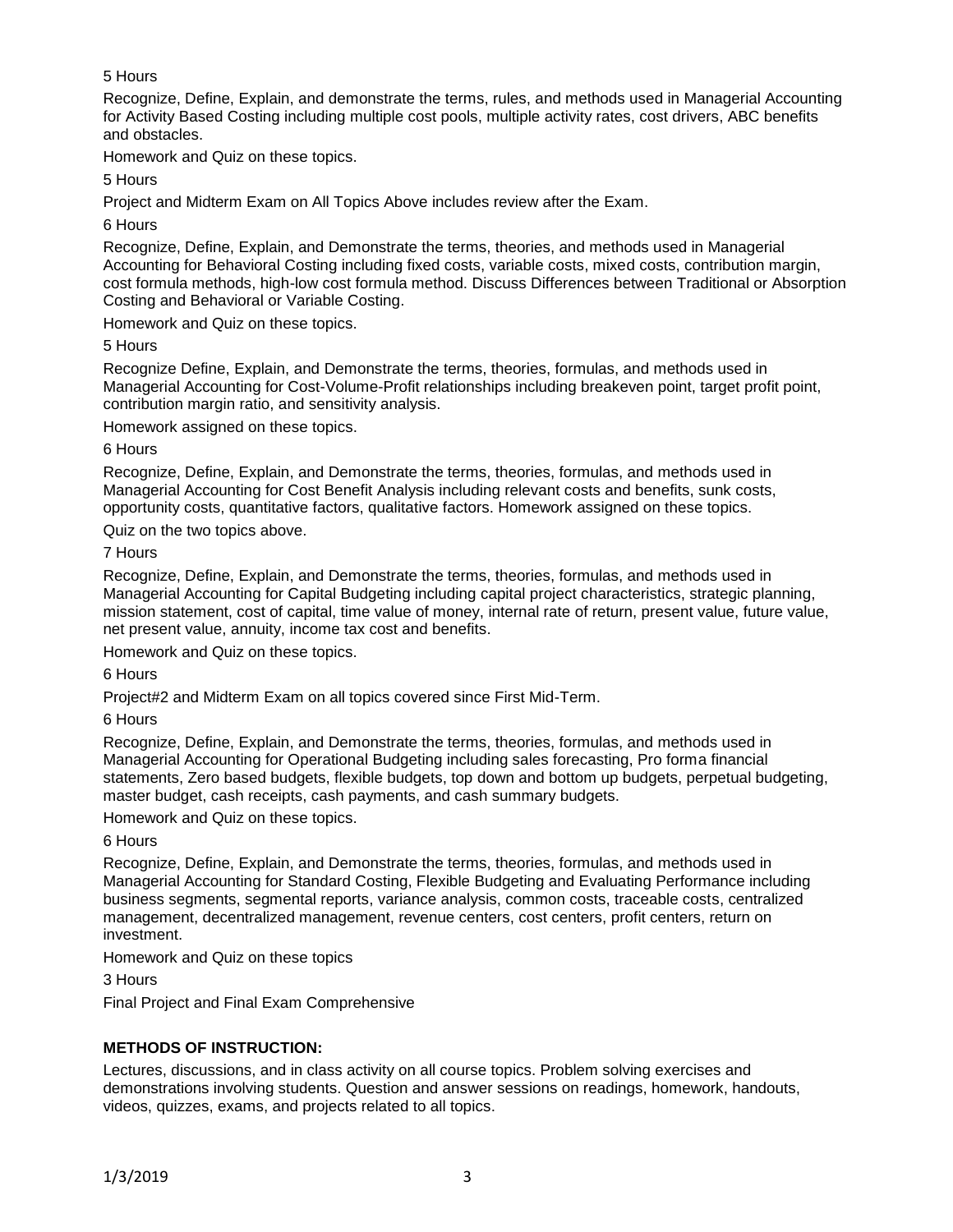# **OUT OF CLASS ASSIGNMENTS:**

Required Outside Hours: 48

Assignment Description: Out of Class Assignments: Read assigned chapters in textbook. Study for quizzes, midterms, and final exam.

Required Outside Hours: 48

Assignment Description: Homework: Complete assignments on various topics, including: Costing of Products and Services; Job Order Costing and Process Costing; Activity-Based Costing; Cost-Volume-Profit; Capital Budgeting; Cost Benefit Analysis; Behavioral Costing; Operational Budgeting; and Standard Costing, Flexible Budgeting and Evaluating Performance.

Required Outside Hours: 48

Assignment Description: Projects: Complete projects as assigned.

## **METHODS OF EVALUATION:**

Writing assignments

Percent of total grade: 10.00 %

Percent range of total grade: 10% to 20% Written Homework, Reading Reports, Essay Exams, Other: Projects. If this is a degree applicable course, but substantial writing assignments are not appropriate, indicate reason: Course is primarily computational.

Problem-solving assignments

Percent of total grade: 40.00 %

Percent range of total grade: 30% to 60% Homework Problems, Quizzes, Exams, Other: Projects

Skill demonstrations

Percent of total grade: 10.00 %

Percent range of total grade: 10% to 20% Class Demonstration

Objective examinations

Percent of total grade: 40.00 %

#### **REPRESENTATIVE TEXTBOOKS:**

Recommended:

Kimmel, Paul D.; Weygandt, Jerry J.; Kieso, Donald E.. Financial Accounting: Tools for Business Decision Making, 8th Edition. New Jersey: John Wiley & Sons, Inc.,2016.

or other appropriate college level text.

ISBN: 978-1118953907

Reading Level of Text, Grade: 12th Verified by: Microsoft Word

#### **ARTICULATION and CERTIFICATE INFORMATION**

Associate Degree: CSU GE: IGETC: CSU TRANSFER: Transferable CSU, effective 200670 UC TRANSFER: Transferable UC, effective 200670